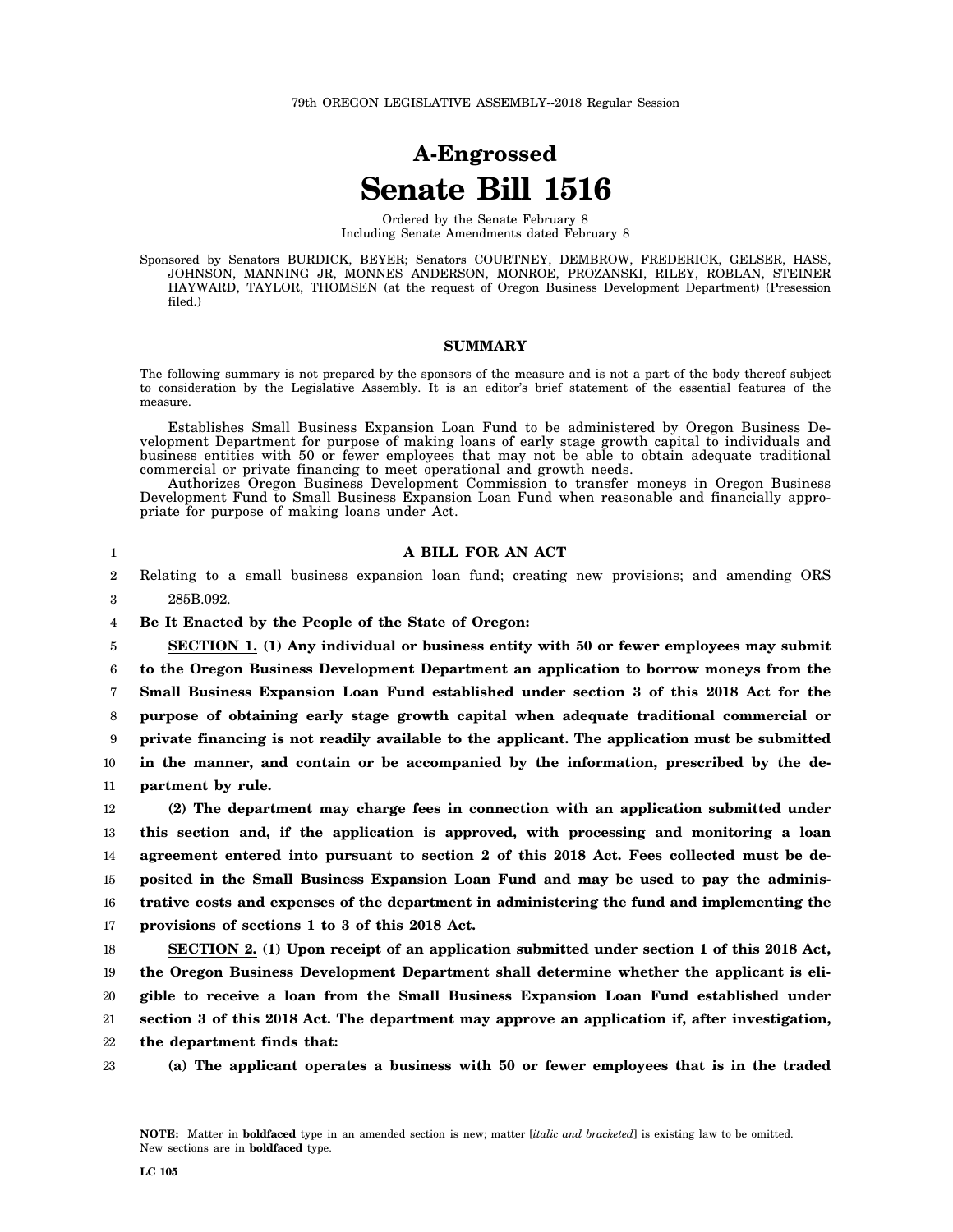# A-Eng. SB 1516

1 **sector, as defined in ORS 285A.010, or that primarily supports traded sector industries;**

**(b) The loan has a reasonable prospect of repayment;**

2

6

3 4 5 **(c) The applicant demonstrates a reasonable potential for high growth that may support economic diversification of the state or the region in which the business is conducted, or increase employment opportunities or retain existing jobs in the state or region;**

**(d) The applicant demonstrates readiness for market; and**

7 8 **(e) There is or will be a sufficient amount of moneys in the Small Business Expansion Loan Fund to make a loan to the applicant.**

9 10 **(2) If the department approves an application under this section, the department and the applicant shall enter into a loan agreement that provides, at a minimum, the following:**

11 12 13 **(a) That loan proceeds may be used only to support acquisition of business assets or to pay for business operating expenses. Loan proceeds may not be used to refinance personal debt or debt not used for business purposes.**

14 15 16 17 18 19 20 21 **(b) A plan for repayment of moneys borrowed from the Small Business Expansion Loan Fund. The department may specify the terms of repayment, singly or in any combination, by royalties, on the basis of a percentage of business revenues, by installment payments of principal, installment payments of interest or installment payments of both principal and interest, or otherwise. The plan must set forth a schedule of payments, the term of the loan and the manner of determining when loan payments are delinquent. The department, in its sole discretion, shall establish the terms of repayment, which must be structured so that the repayment plan and pricing:**

22 23 **(A) Based on the total repayment costs, do not directly compete with traditional commercial lending services;**

24 25 **(B) Are commensurate with the risk taken by the department when making a loan to the applicant; and**

26 27 **(C) To the greatest extent possible, are anticipated to cover operational expenses and losses that the department may incur in the administration of the loan program.**

28 29 30 31 **(c) That the loan must be secured by sufficient collateral and security. The department may specify by rule the types of collateral and security that are acceptable to secure repayment of the loan, including but not limited to personal guarantees, business or corporate guarantees and pledges of business and personal assets.**

32 33 **(d) That the liability of the state under the agreement may not exceed the availability of moneys in the Small Business Expansion Loan Fund.**

34 35 36 **(3)(a) The Director of the Oregon Business Development Department, or the director's designee, may approve loans of up to \$250,000 each. Loans greater than \$250,000 may be approved by the Oregon Business Development Commission, or the commission's designee.**

37 38 39 **(b) Immediately upon receiving loan proceeds, a successful applicant shall pay to the department an amount equal to one and one-half percent of the principal amount of the loan, for deposit in the Small Business Expansion Loan Fund.**

40 41 42 43 **(4) Up to 20 percent of all moneys available for lending in the Small Business Expansion Loan Fund on July 1 of each fiscal year may be reserved for loans to applicants who are individuals considered to have low to moderate household income and low to moderate personal net worth, as defined by the department by rule, and who operate businesses:**

44 45 **(a) Controlled and with at least 51 percent ownership interest in the business by minorities, women or honorably discharged veterans; or**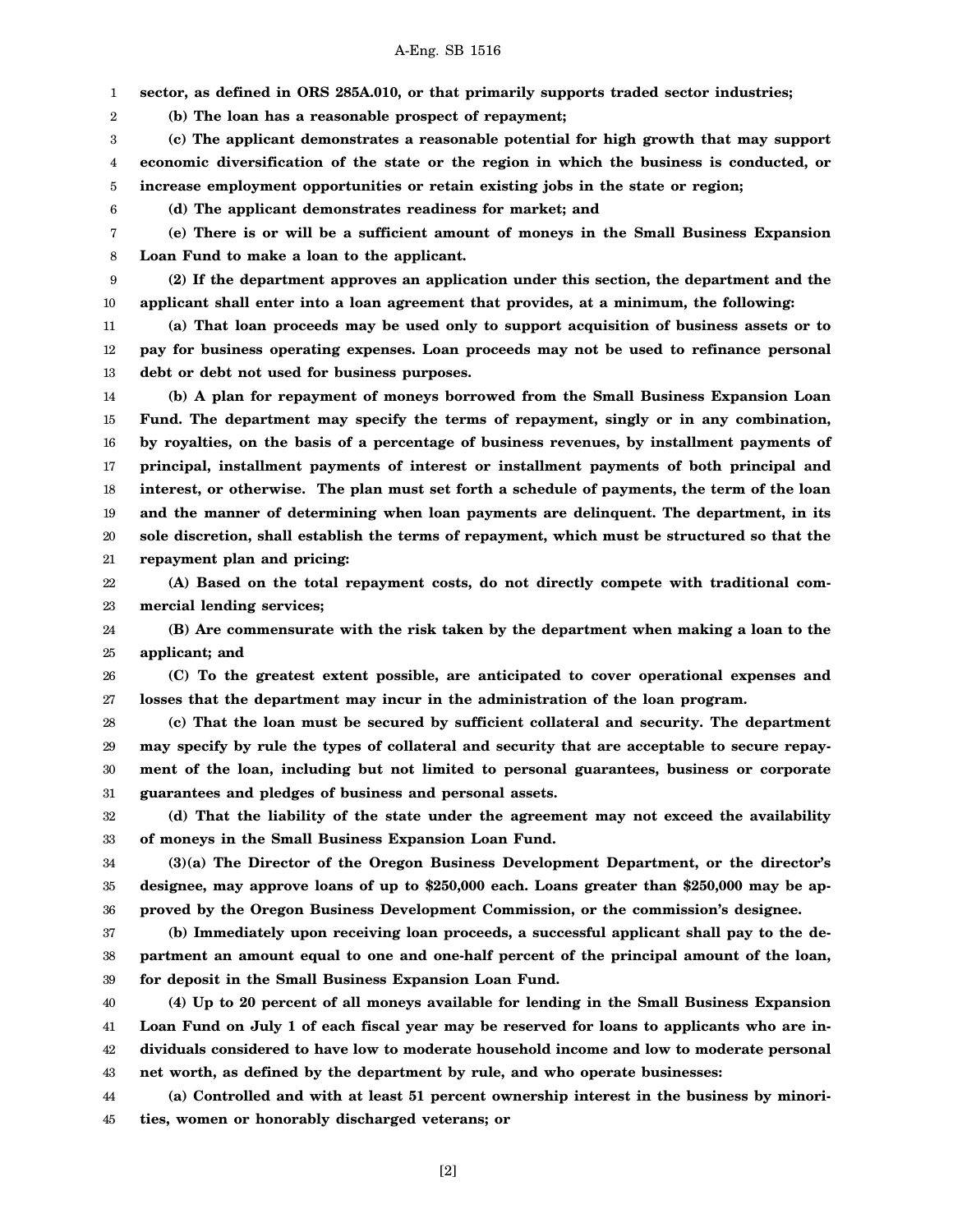**(b) That are located outside of the Portland, Oregon, Metropolitan Statistical Area.**

2 3 4 5 **(5) The department may adopt rules that establish preferences in making loans under this section to individuals or businesses owned by individuals in underserved communities and in rural communities that may have insufficient access to diverse types of capital and traditional commercial or private financing.**

6

1

**(6)(a) The department shall adopt rules to implement the provisions of this section.**

7 8 **(b) Before adopting rules under this subsection, the department shall consult with a representative from an association representing banks in this state.**

9 10 11 12 13 **SECTION 3. (1) The Small Business Expansion Loan Fund is established in the State Treasury, separate and distinct from the General Fund. Interest earned by the Small Business Expansion Loan Fund shall be credited to the fund. All moneys in the fund are continuously appropriated to the Oregon Business Development Department for the following purposes:**

14

29

32

**(a) Payment of loans to applicants approved under section 2 of this 2018 Act.**

15 16 17 **(b) Payments to local development groups for the purposes of this section. A payment under this paragraph may not exceed one percent of the principal loan amount from which payment is required under section 2 (3)(b) of this 2018 Act.**

18 19 20 **(c) Administrative costs of the department incurred in marketing the loan program, processing loan applications, investigating eligibility of applicants and servicing outstanding loans.**

21 **(2) The Small Business Expansion Loan Fund consists of:**

22 **(a) Fees collected by the department under section 1 of this 2018 Act;**

23 **(b) Payments required under section 2 (3)(b) of this 2018 Act;**

24 25 **(c) Moneys repaid by recipients of loans from the fund, including interest on those moneys and other receipts;**

26 **(d) Moneys appropriated to the fund by the Legislative Assembly;**

27 28 **(e) Moneys transferred to the fund by the Oregon Business Development Commission from the Oregon Business Development Fund pursuant to section 4 of this 2018 Act;**

**(f) Income earned on moneys in the Small Business Expansion Loan Fund;**

30 31 **(g) Moneys transferred to the fund from the federal government, other state agencies or local governments; and**

**(h) Any gifts or donations made to the State of Oregon for deposit in the fund.**

33 34 35 **(3) Notwithstanding any other provision of law, if at any time there are insufficient funds in established business finance programs, the department may direct the transfer of unobligated funds from the Small Business Expansion Loan Fund.**

36 37 38 39 40 41 42 **SECTION 4. The Oregon Business Development Commission may transfer moneys credited to the Oregon Business Development Fund created under ORS 285B.092 to the Small Business Expansion Loan Fund established under section 3 of this 2018 Act when the commission determines that the transfer is reasonable and financially appropriate and would not impair the making of loans under ORS 285B.050 to 285B.098. Moneys transferred under this section shall be used by the Oregon Business Development Department for the purpose of making loans under section 2 of this 2018 Act.**

43 **SECTION 5.** ORS 285B.092 is amended to read:

44 285B.092. (1) There is created within the State Treasury a revolving fund known as the Oregon

45 Business Development Fund, separate and distinct from the General Fund. Interest earned by the